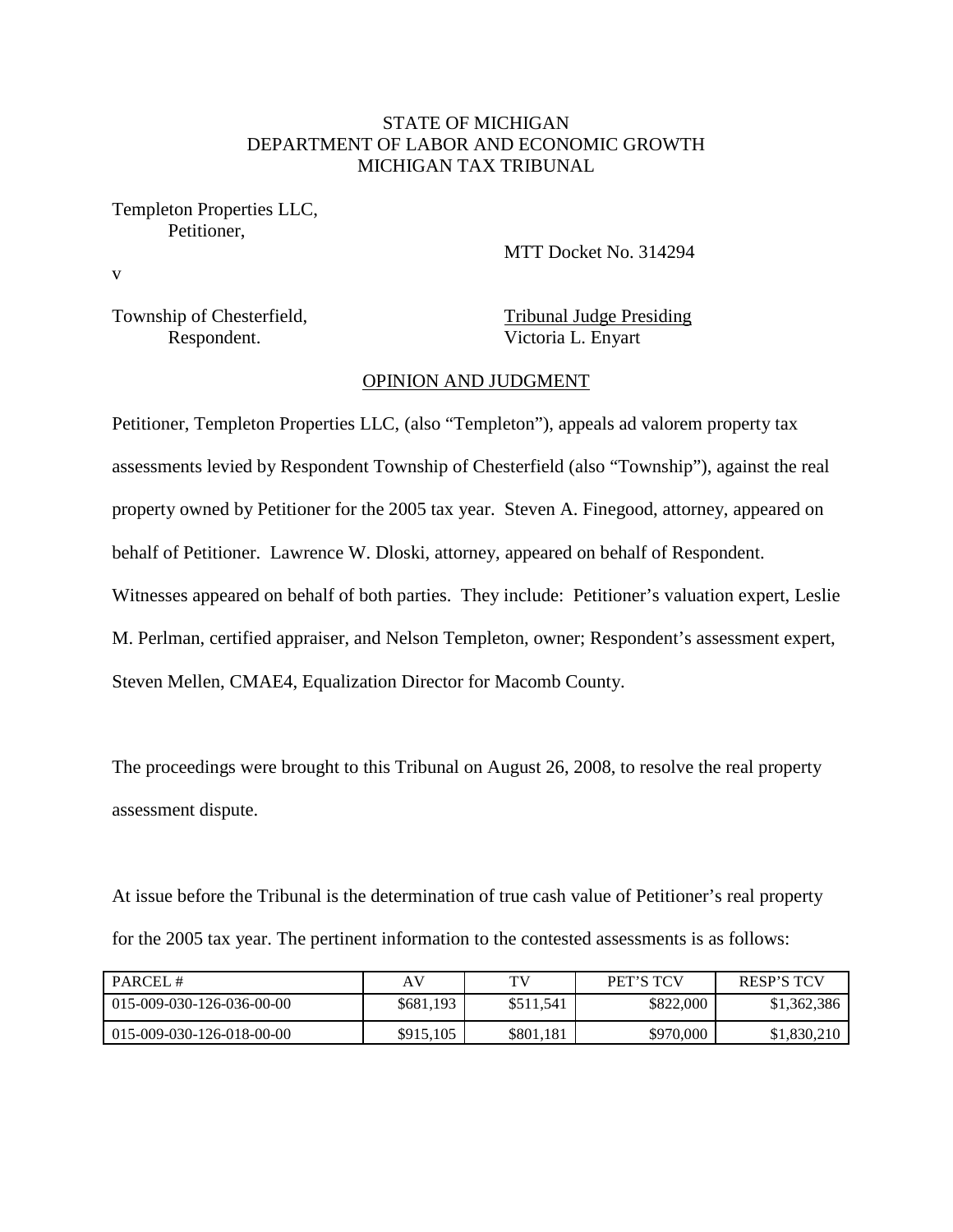The interested school districts are L'Anse Creuse Public Schools, Macomb Intermediate School District and Macomb Community College.

### Background and Introduction

The subject properties are located within the Township of Chesterfield, Macomb County, Michigan, on Gratiot Avenue. There are three buildings located on two parcel identification numbers. Parcel 015-009-030-126-036-00-00 ("036") contains two buildings: a 14,269 square foot industrial building addressed as 48351 Gratiot Avenue, and an 8,400 square foot building addressed as 48361 Gratiot Avenue. Parcel 015-09-030-126-018-00-00 ("018") is addressed as 48401 Gratiot Avenue with a 20,347 square foot building. Both properties are zoned industrial. Site improvements include parking areas, landscaping and lighting.

### Petitioner's Arguments

Petitioner states that the issue is the lawful assessment of the properties. Petitioner contends that the market value of subject properties has decreased due to the economy, location and age of the improvements.

Nelson Templeton originally constructed the properties at various times. He testified that he was the general contractor. He purchased the properties in one piece in May, 1986, for \$170,000. He split two parcels because he needed no. 018 with 3.25 acres in order to construct a building in 1998. The second parcel, no. 036, has 3.20 acres and two buildings, the first is the 14,269 square foot improvement built in 1988. The second improvement on parcel 036 is 8,400 square feet improvement constructed in 1991.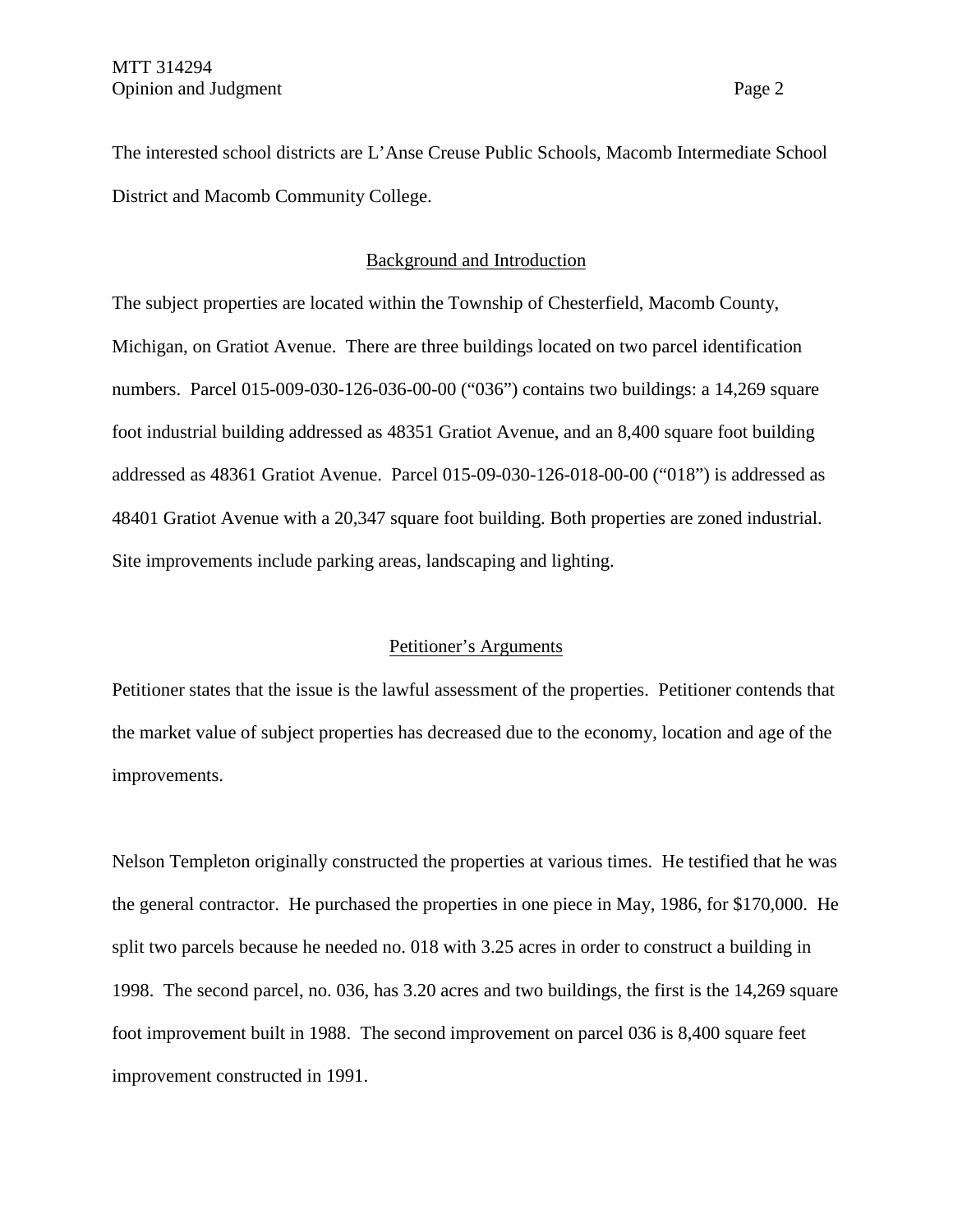Templeton testified that parcel no. 018 is constructed as a pre-engineered building 70 feet by 260 feet with a 30 by 70 foot office designed for the Boring Mill, a 30 ton crane and pits. The Boring Mill consumes thirty percent of the building. The height to the eaves is approximately 45 feet. The Toshiba boring mill has a 20 foot by 40 foot by 20 feet deep pit; the Giddings and Lewis parcel has a 20 foot by 20 foot by 5 feet deep pit. Templeton estimated that in order to sell the property, unless the next property owner has the exact machines, it would be necessary to fill the pits. He estimated that if the pits are just cleaned up and capped with concrete the cost would be \$100,000. If the pits are restored, which involves pulling the rebar, concrete filling with gravel and then concrete, the cost escalates to \$400,000 because the largest pit contains approximately 50 tons of rerod.

Parcel 036 contains 3.25 acres with two buildings. The 8,400 square feet improvement is used for disassembly and reassembly and contains no pits. This building was constructed in 1992 and has 400 square feet of office space.

Templeton stated that the 14,269 square foot building contains two pits 20 feet by 30 feet by 10 feet deep. It would be necessary to restore the pits once the grinders are gone. Templeton estimated that to clean the two pits up would be an environmental issue because they have oil leaks in them so to back fill to floor level is \$50,000 to \$75,000 each. This building was constructed around 1980 and contains 900 square feet of office space. The building has block base and pre-engineered steel above. Templeton testified on cross-examination that the eight foot block did cost more, but it is more durable.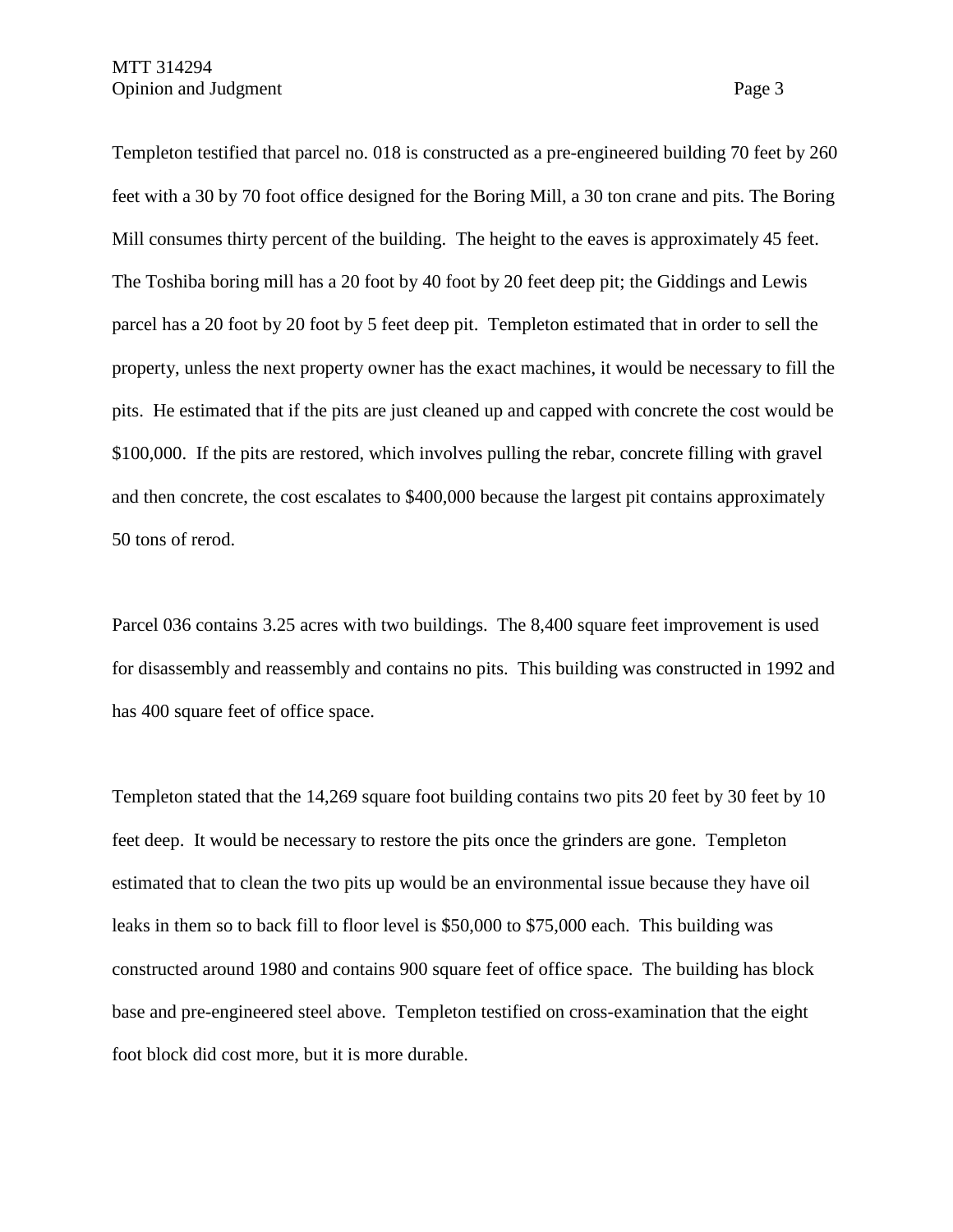Upon cross-examination, Templeton testified that the building has two machines that require pits, partially for oil lubrication and for foundation support. Both of the mills are one of a kind, one came from Romania and one from Toshiba. It is not unusual to have these machines anchored in a pit. They are similar to large presses.

Templeton advised the court that none of the buildings contain sprinklers. He testified that he was doing his due diligence because Bank One did not want industrial property in their portfolio and requested that he find another bank to finance \$2,000,000 that was owed. He talked to ten banks that would not loan him the amount of money that he requested. He called realtors to determine what other properties were selling for and found sales that were located near his facilities.

Templeton stated that he was familiar with the sales of other industrial buildings. They include 24730 Luckino, 50650 E Russell Schmidt, 51430 Chesterfield Rd, and 52000 Sierra Drive. He considered what the above-mentioned buildings sold for on a dollar per square foot basis.

Templeton testified on cross-examination that the 14,269 square foot building located on parcel no. 036 has two pits necessary for machinery as foundations. The machinery is water-cooled but does leak some of the oil that is used for lubrication. The pits are an extraordinary cost in construction of the building. He paid \$360,000 for the structure, the concrete footings were another \$100,000; electric added \$40,000 for approximately \$500,000 to construct or \$35.04 per square foot. He stated that the \$500,000 estimate did not include land improvement costs. The building does have three cranes; 7.5 ton, 10 ton and 20 ton supported by craneways. The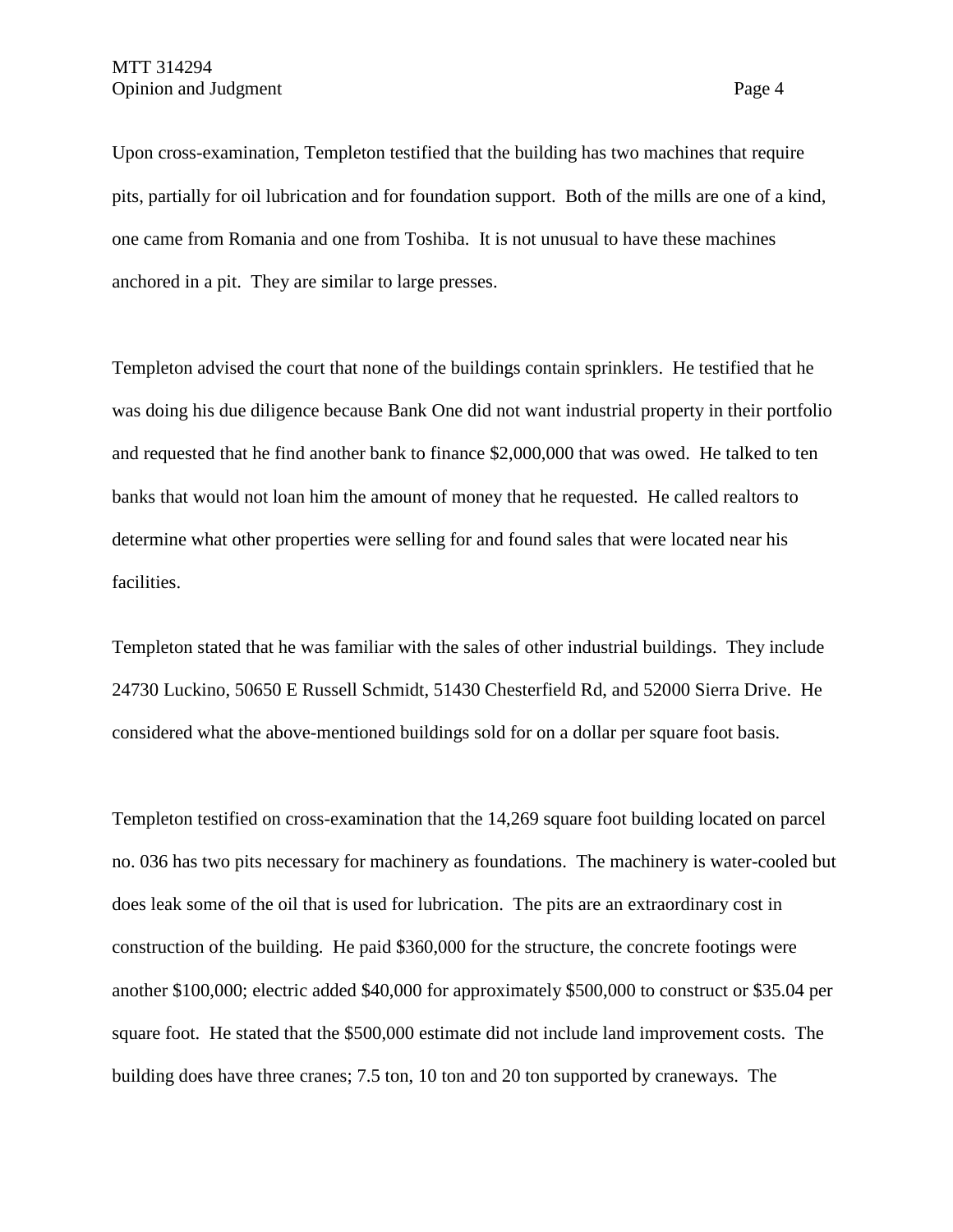$\overline{a}$ 

craneways were built into the engineering cost of the structure. The costs of the cranes were \$12,000 for the 7.5 ton; \$15,000 for the 10 ton and \$40,000 for the 20 ton crane. He stated that he only has one craneway, but the property record card indicates he has three. He did not recall the cost of the paving, but believed it was close to \$30 per yard. He does have security lighting on the side of the building.

Parcel 036 Templeton stated was constructed because he needed it for some work he was doing in the early 1990s. The 8,400 square foot improvement contains a craneway the entire length of the 140-foot building. The building is approximately 26 feet to the eaves. The pre-engineered steel building had some customization. The metal sides are fastened to steel columns for the sixteen 8-ton craneway columns approximately sixteen feet high. This building doesn't contain any pits. It is used for fabricating, welding, assembly and disassembly. There is one 10-ton crane in this building. The package was estimated at \$130,000, plus \$20,000 in concrete and extra for electrical for a total of \$200,000 or \$23.80 per square foot to construct in 1992.

Templeton<sup>[1](#page-4-0)</sup> after looking at sales of the same square footage he opined that the two buildings would be worth \$35 per square foot. He determined that parcel 018 was heavier construction and would be worth \$55 per square foot.

Templeton then testified on each of the comparable sale properties that he found by driving through the general neighborhood. When he saw a "for sale" sign he called the number and

<span id="page-4-0"></span><sup>1</sup> Templeton as the property owner has specific knowledge about his properties and is allowed to opine on the value without a valuation disclosure.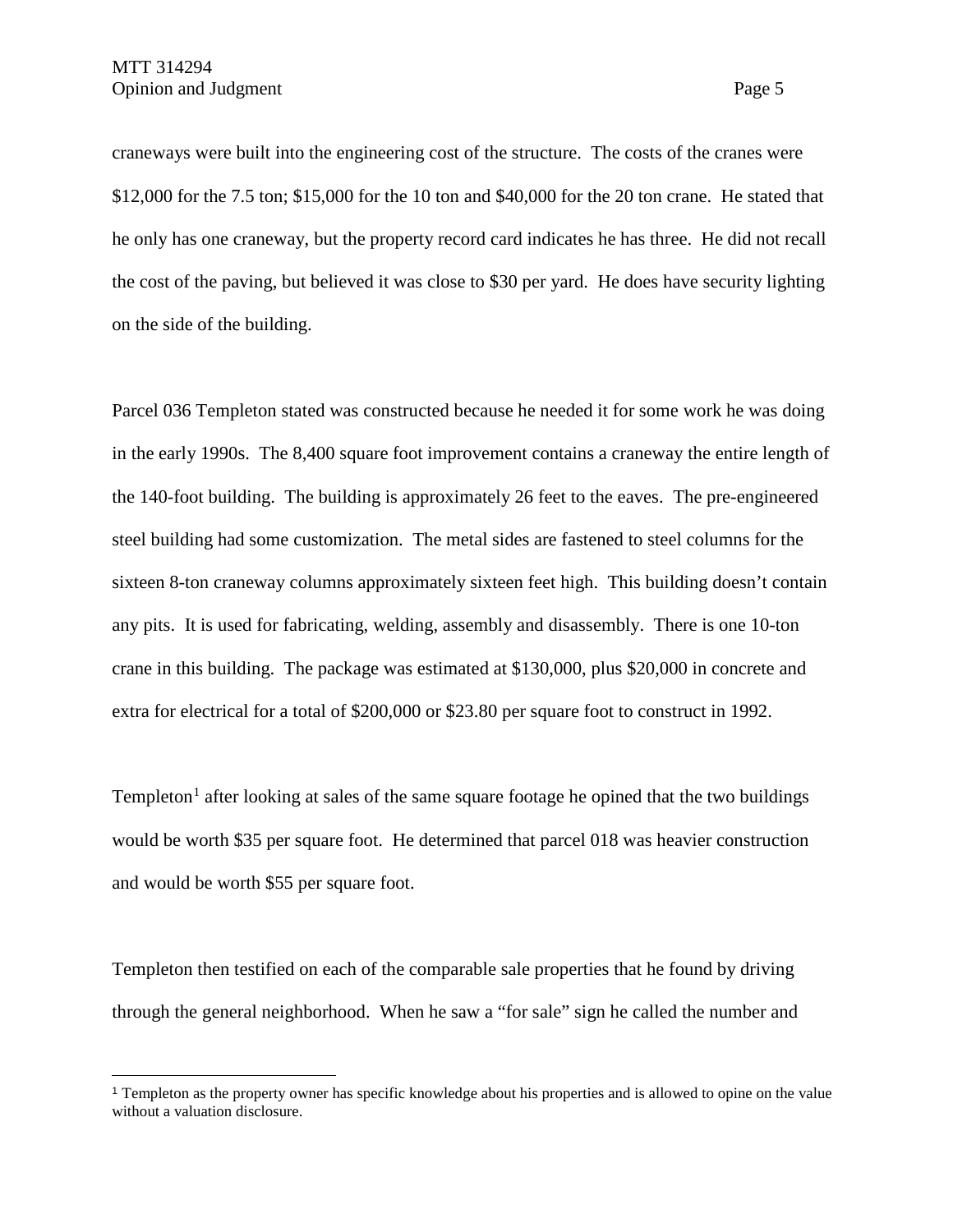asked questions. He stated that he wanted to be aware of what properties were selling for to determine the value of his industrial buildings. Some of the information was found on the internet.

Petitioner called Steven Mellen as an adverse witness to testify to Petitioner's exhibits, which were not paginated. Mellen testified that R-1, the property records, indicated that only the 8,400 square foot building did not have a charge for sprinklers. R-3 is a May 1, 2007 list of industrial sales. The list contained 39 sales with emphasis on the following sales:

\$1,560,000 May 2004, sale of 27430 Luckino with 33,798 square feet, \$900,000 February 2004 sale of 51301 Chesterfield with 24,224 square feet, and \$865,000 March 2004 sale of 50650 E. Russell Schmidt with 28,550 square feet.

Mellen testified that R-3 is just a sales listing, which he did not prepare and does not have any additional information other than what is contained in the exhibit.

Leslie M. Perlman, certified appraiser, was Petitioner's valuation witness. He has appraised various types of properties. The parties stipulated that he is an expert real estate appraiser. He prepared a 29-page document marked as exhibit P-1. He believes that the appraisal does contain his analysis, description of buildings with the two letters of transmittal, sales adjustment grids, and part of the addendum and comparable information that was used to determine his opinion of value. Perlman did state that P-1 is 20 pages from an appraisal report.

Perlman inspected parcel 018 and determined based upon four sales that it has a value of \$970,000. He adjusted for major differences in characteristics. The differences include location,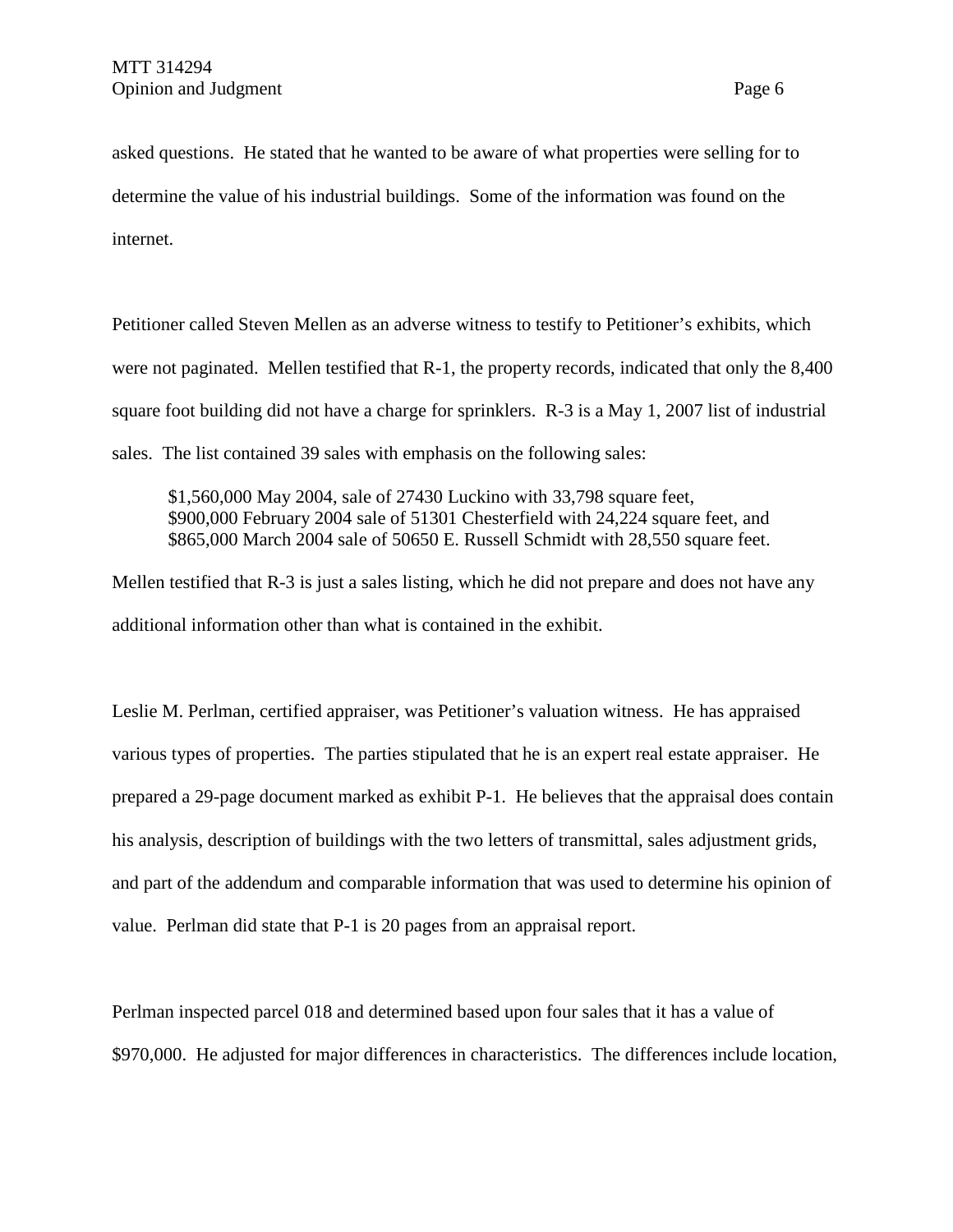land to building ratio, square feet, age, appeal, overhead doors, height, parking, craneways, and sprinklers. The adjustments resulted in \$50 per square foot estimate for building and land.

Perlman went through each adjustment and read what the adjustment percentage was for the various differences. The unadjusted sale price per square foot for the sales ranged from \$30.30 to \$51.46. The sale prices per square foot after adjustments were \$31.51 to \$51.46. The percentage of adjustments were +22% for sale one, +4% for sale two, +15% for sale three and -5% for sale four.

Perlman went though the adjustment grid for parcel 036 having the 14,269 square foot building using the same four sales with different percentage adjustments. The adjusted sale prices per square foot were: \$39.24 for sale 1 with -15% adjustments; \$26.36 for sale 2 with -13% adjustments; \$43.86 for sale 3 with -2% adjustments; and \$43.01 for sale 4 with -11% adjustments. Perlman's final adjusted value is \$40 per square foot for land and building.

The 8,400 square foot building also located on parcel 036 was on a separate grid that used the same four sales. Again Perlman used different percentage adjustments. The adjusted sale prices per square foot were: \$32.31 for sale 1 with -30% adjustments; \$20.60 for sale 2 with -32% adjustments; \$39.83 for sale 3 with -21% adjustments; and \$30.93 for sale 4 with -36% adjustments. Perlman's final adjusted value is \$30 per square foot for land and building.

The following grid shows the subject properties and the sales that Perlman used to determine value for the three buildings: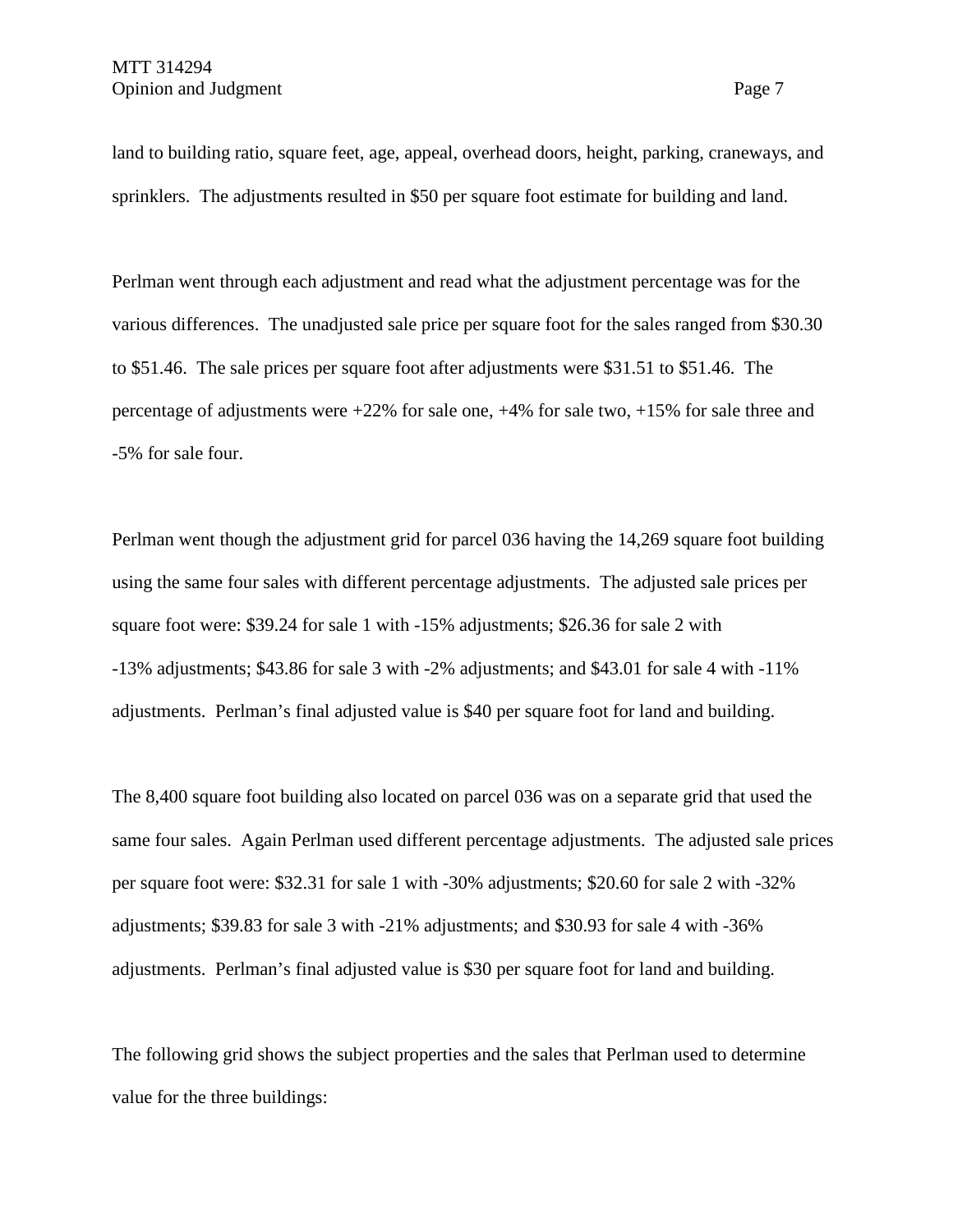|                   |           | Subject | Subject |             |           |               |             |
|-------------------|-----------|---------|---------|-------------|-----------|---------------|-------------|
|                   | Subject 1 | 2       | 3       | Sale 1      | Sale 2    | Sale 3        | Sale 4      |
|                   |           |         |         |             | 50650 E.  |               |             |
|                   | 48401     | 48531   | 48361   | 27430       | Russell   | 51404         | 52000       |
| Location          | Gratiot   | Gratiot | Gratiot | Luckino     | Schmidt   | Chesterfield  | Sierra      |
|                   |           |         |         |             |           |               |             |
| Sale Price        |           |         |         | \$1,560,000 | \$865,000 | \$<br>900,000 | \$1,465,000 |
| SP/SF             |           |         |         | \$46.16     | \$30.30   | \$44.75       | \$48.33     |
| Sale Date         |           |         |         | May-04      | Mar-04    | Feb-04        | $Nov-03$    |
| Sq Ft             | 20,347    | 14,269  | 8,400   | 33,789      | 28,550    | 24,224        | 26,360      |
| L/B Ratio         | 6.85:1    | 6.65:1  | 5.56:1  | 2.57:1      | 5.98:1    | 3.67:1        | 8.44:1      |
| Age               | 1998      | 1988    | 1991    | 1998        | 1986      | 1990          | 1996        |
| Cond/Appeal       | Gd/Gd     | Avg/Avg | Avg/Avg | Avg/Gd      | Avg/Avg   | Avg/Gd        | Avg/Gd      |
| Height            | 45        | 26      | 26      | 23          | 24        | 24            | 17          |
| Craneways         | Yes       | Yes     | Yes     | No.         | Yes       | No.           | No          |
| <b>Sprinklers</b> | No        | No.     | No.     | Yes         | Yes       | Yes           | Yes         |
| Doors             | One       | Two     | Two     | Two         | Two       | Two           | None        |
| % Office          | 10.70%    | 7.00%   | 5.00%   | 17.48%      | 27.80%    | 26.50%        | 29.00%      |

Perlman was not allowed to testify to the additional information that was contained in the entire appraisal because it was not timely submitted to the Tribunal. Therefore, he determined that approximately 20% of the report was not available.

Perlman testified that parcel 018, the 20,347 square foot building that contains the pits, did have a negative \$50,000 adjustment to cure the pits. He stated that the cost to take down the boring mill is what a prospective purchaser would take out of the offering price. Perlman estimated the pits would cost \$100,000 in the open market, but would cost two to three times that much to replace. Perlman said he did not add for the inclusion of the pits in his market value. The reasoning is that the pit dimensions are specific for the current equipment.

# Respondent's Arguments

Mellen testified that equalization was a reviewing agency, which includes the sales-study ratios as a basis for increasing or decreasing classes of property within a community. The first Monday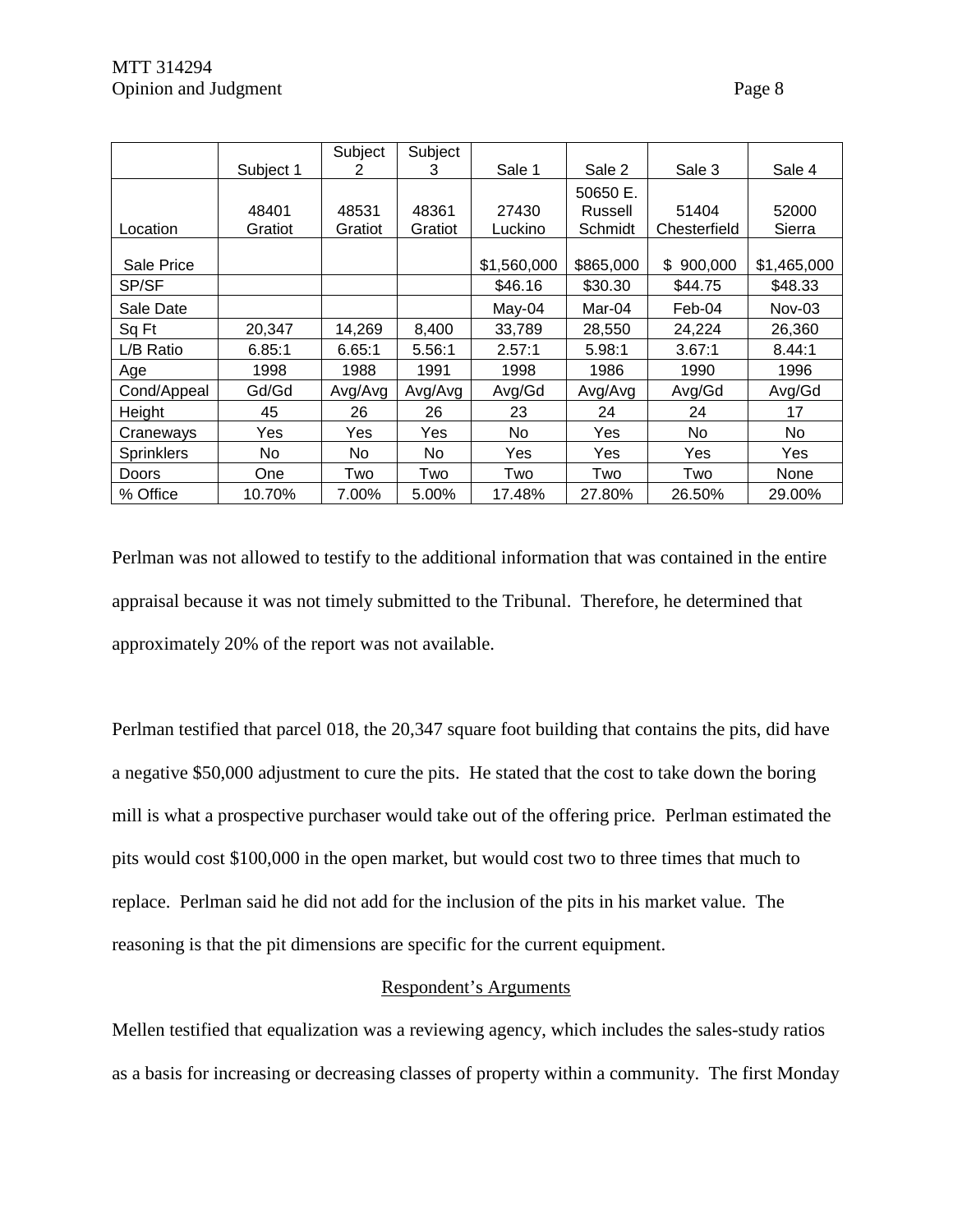in March is when the assessor has to make assessment changes. Equalization compares the assessment numbers by class of property with the numbers given to the assessors. On July 1, 2008, Petitioner contracted with Macomb County to oversee the assessment process.

Mellen prepared for the hearing by reviewing the valuation disclosure information, including dimensions and sprinklers. The land value is determined by vacant land sales of industrial property. The properties were all assessment on a mass appraisal basis. The cost approach is used to obtain each section and entity in the appraisal. The State Tax Commission Cost Manual is used to determine the class of the property, craneways, and other amenities. The square footage of the building is used for the base cost per square foot and inputted into a computerassisted appraisal system with all of the adjustments to result in the computer printout for each building.

Mellen stated that based upon Templeton's testimony he believes the sprinklers are in error for parcel 018. Mellen then went through each individual summary with the same methodology used to determine the market value of the properties. The land value will have any land improvements added such as parking and lighting. The building improvements are then depreciated per the guidance in the State Tax Commission Cost Manual, and an economic condition factor is applied. The economic condition factor neighborhood for industrial properties was 1.085.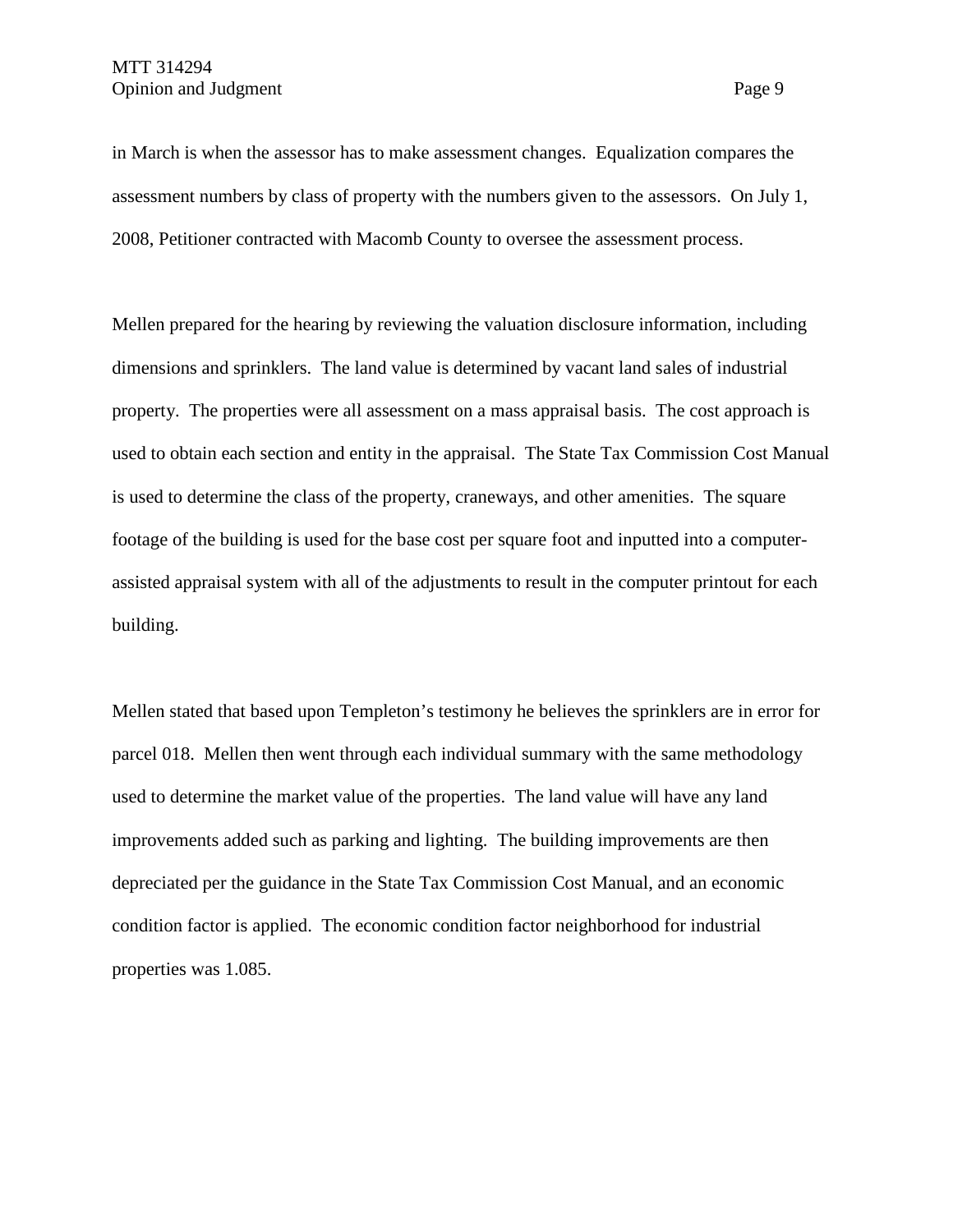Mellen answered questions on the proper way to cost a craneway. He stated that the unit-inplace R-6 states that the cost for the craneway rails are for each individual rail. Therefore the 140 lineal foot building would have 280 feet of craneway.

Mellen testified that R-8 is the land values established for the industrial properties. The indication is that both of the parcels would have a \$2.75 per square foot land value. The township appeared to have followed the State Tax Commission guidelines for costing the building improvements, land value, craneways, economic condition factors and depreciation. He stated that all of Respondent's exhibits are applicable for the foundational basis for the assessments.

On cross-examination, Mellen was asked if he agreed with the true cash estimate by Respondent. Mellen stated he was not a valuation witness; he did not prepare the documents. He is familiar with the assessment process and testified about the information that was presented. He testified as to how an assessment was prepared with specific information on the exhibits.

Perlman then testified as a rebuttal witness. He testified that the market approach is a superior method of valuing versus the cost approach. He stated that the market approach measures participation and reaction in the market place and is applicable when it is available. He would not use the cost approach in the older buildings. Older buildings have a declining market that is not always correctly measured in the cost approach. The market approach brings the value to current value based on actual sales within the specific marketplace.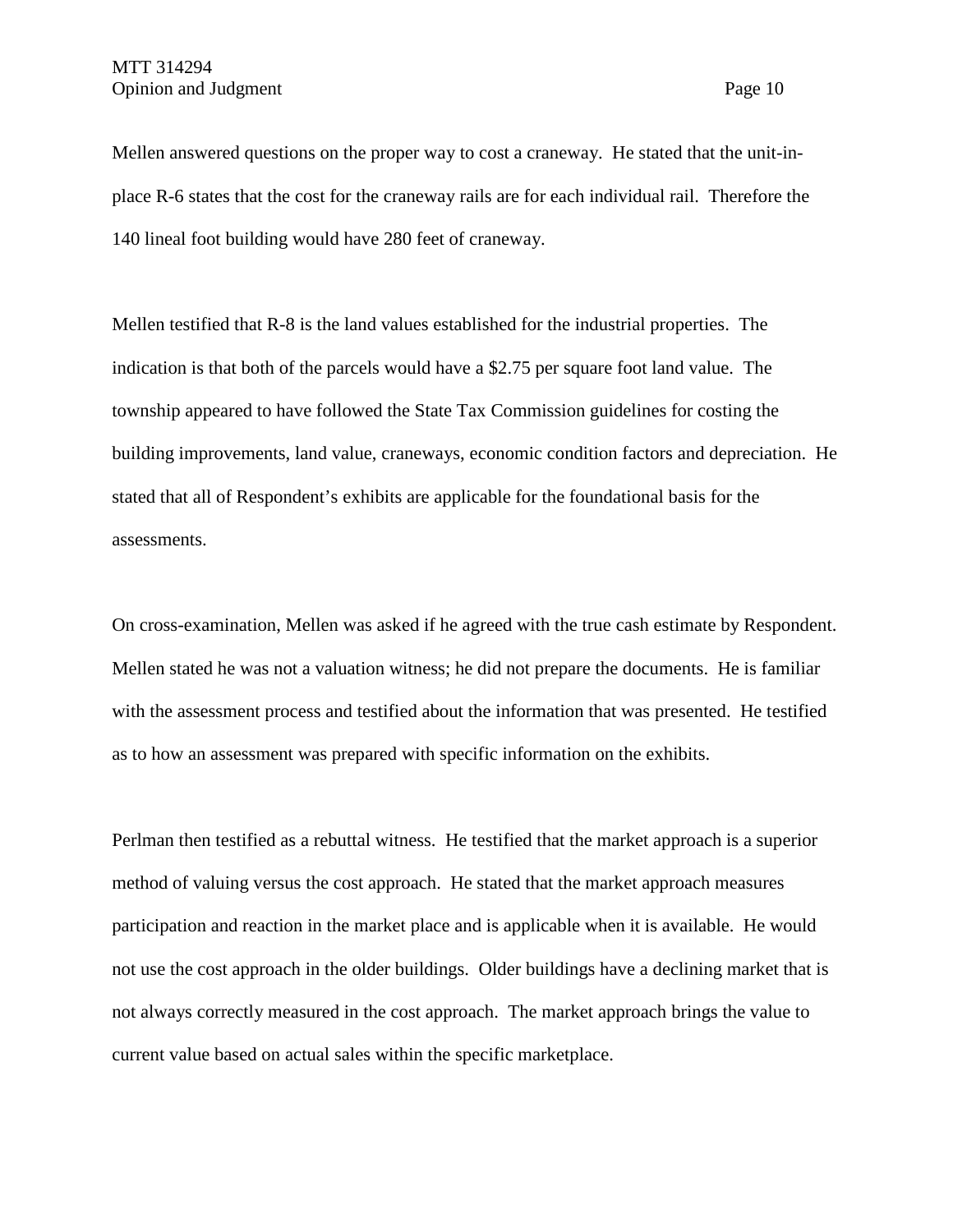### TRIBUNAL'S FINDINGS OF FACT

The Tribunal finds that it has minimal information upon which to base a decision. Petitioner had the opportunity to submit an entire appraisal of subject properties and selected 29 pages to defend its value contentions. Respondent's authorized representative was not personally familiar with subject properties and could only testify as to the information contained in the property record cards as printed from the computer-assisted appraisal system. The Tribunal is left to make assumptions based on the testimony and minimal valuation evidence.

Perlman's "appraisal" would not meet USPAP standards. When a party submits a valuation disclosure and chooses to define or label the document as an appraisal and violates USPAP, the proper agency to enforce the proper licensure of an appraiser and compliance with Standards is the Department of Labor and Economic Growth, Bureau of Commercial Services.

The appraisal contains minimal information and was a copy of a copy. Therefore, the black and white photographs of subject properties and the comparable properties are of minor assistance in determining if the subject properties are in fact comparable to the four sales.

The Tribunal finds that the use of the same four sales for three different properties is curious. Perlman uses the same four sales and makes individual adjustments for differences in amenities; however, it is not helpful in the instance of parcel 036 that contains two buildings. It appears as if the land is accounted for twice, i.e., the value per square foot includes land. There is no indication of any adjustment for the two buildings on one lot. Therefore, it has to be assumed that the entire 3.25 acres has been included in the sale price per square foot for both the 8,400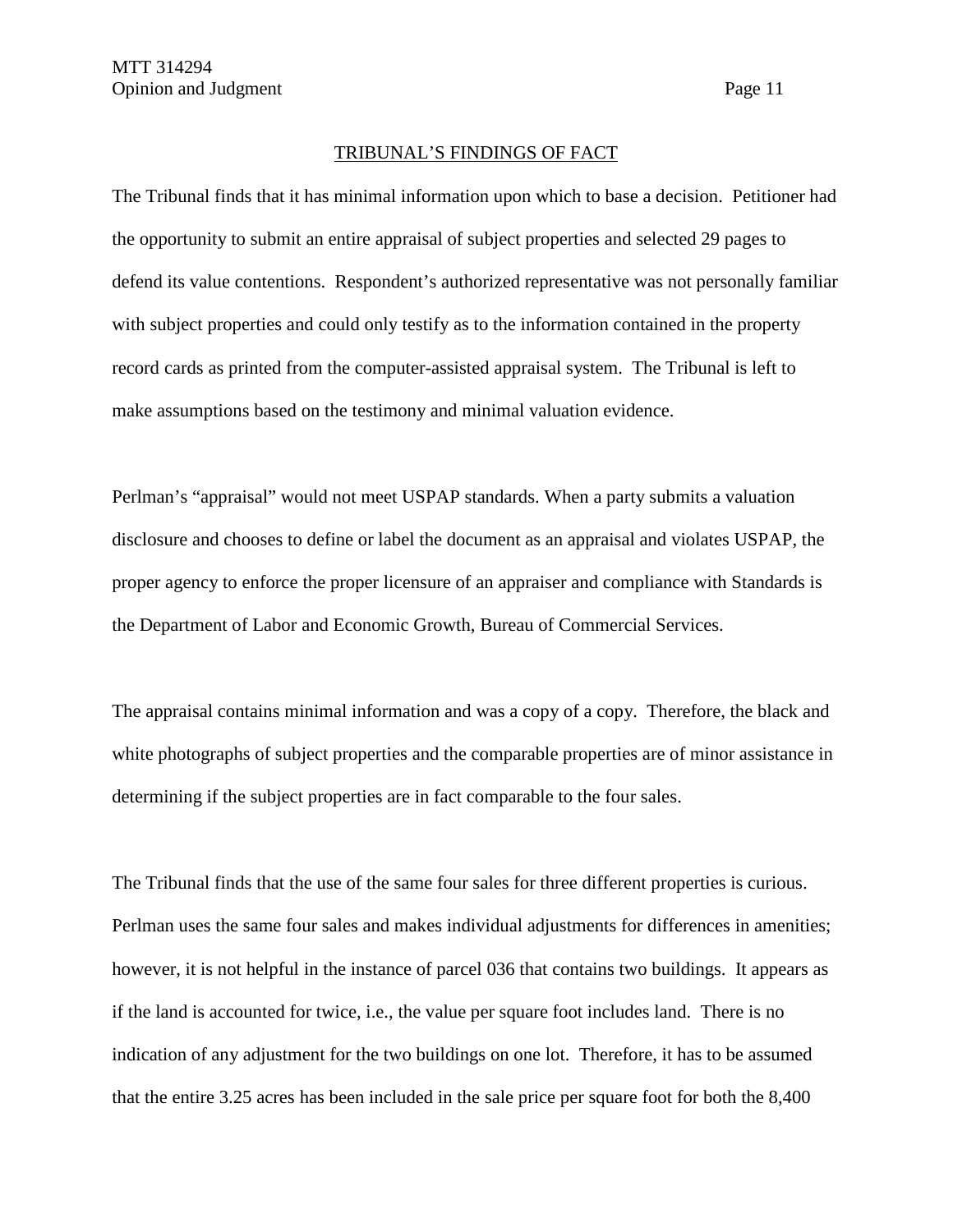and 14,260 square foot buildings. Perlman does not reconcile the information for the two buildings on one parcel and makes large adjustments for the smaller building.

Perhaps if the 14,260 square foot building on parcel 036 were the only building, the adjustments may be applicable but that is not the case. There are two buildings on one parcel. It appears as if the additional information not provided in Perlman's "appraisal" may have been of assistance in determining where the adjustments came from and the basis. There was no testimony that Perlman used a paired-sales analysis to determine the percentage adjustments for the differences in amenities. In fact, there was no testimony that gave any indication where the adjustments came from.

The Tribunal finds that Respondent's property assessment records provide minimal information to determine the true cash value for the subject properties. The information notes that "LK" inspected the properties in 1999. This is several years prior to the current appeal. There is nothing on the property record cards indicating that they were updated. It appears as if parcel 018's building permit dated May 1998 for new construction was the impetus for the November 1999 inspection. It would make sense that the assessor's office would list and measure the new construction for parcel 018.

Respondent provided general documentation for the economic condition factor, land values, industrial calculator cost sheets, commercial and industrial reducing balance depreciation table, State Tax Commission Bulletin 13 of 2004 that indicates the inflation rate multiplier, and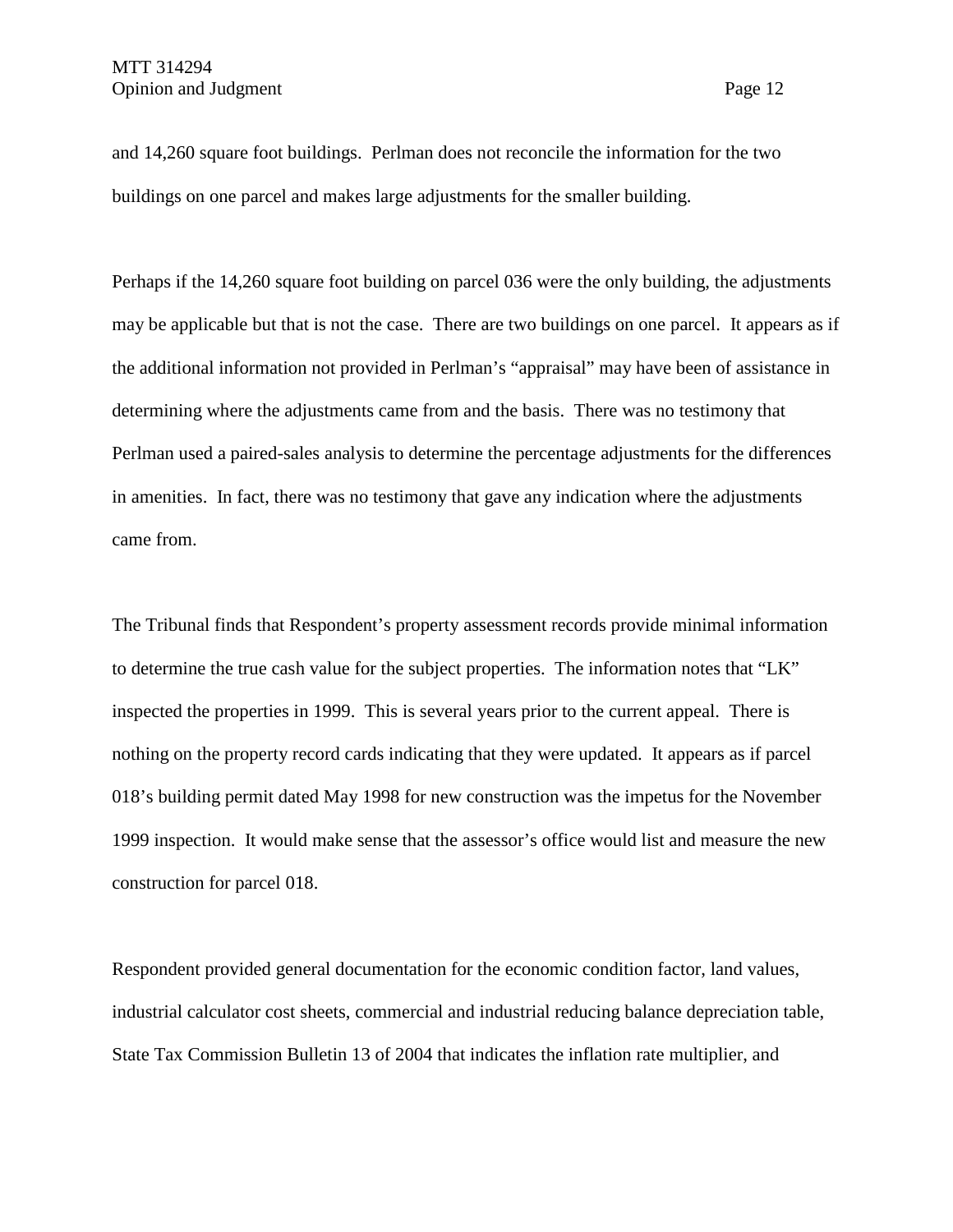sketches for the properties. The information not available is the actual thought process and adjustments that went into the pricing of subject properties.

Parcel 018 has a land and building true cash value of \$1,830,210 based on the cost approach per Respondent, or \$89.55 per square foot. Petitioner indicates a market value of \$970,000 after cost to cure that equates to \$47.67 per square foot.

The Tribunal finds that for parcel 018 Petitioner's market approach less the cost to cure at \$1,020,000, or \$50.13 per square foot, is a reasonable value for subject property. Petitioner did not prove to the Tribunal that the market would deduct a cost to cure of \$50,000. Therefore, the Tribunal finds that Petitioner has met its burden of proof that the assessment of parcel 018 exceeds its true cash value.

Petitioner's market approach for parcel 036 is not as convincing. Petitioner's use of the same sales without additional support and documentation leaves the integrity of the report somewhat in question in relation to parcel 036. The Tribunal discounts the sales comparison approach for parcel 036 due to the use of properties that do not appear to be comparable to the subject property with two buildings on one 3.25 acre parcel. Having said that, Respondent has the 8,400 square feet at a true cash value of \$39.62 per square foot; and the 14,269 square feet at a true cash value of \$42.43 (both exclude the value of the land). Neither party testified that the \$3.25 per square foot value for land was correct or incorrect. There were no sales presented by either party that indicated what the land value should be. Thus the Tribunal relies upon the property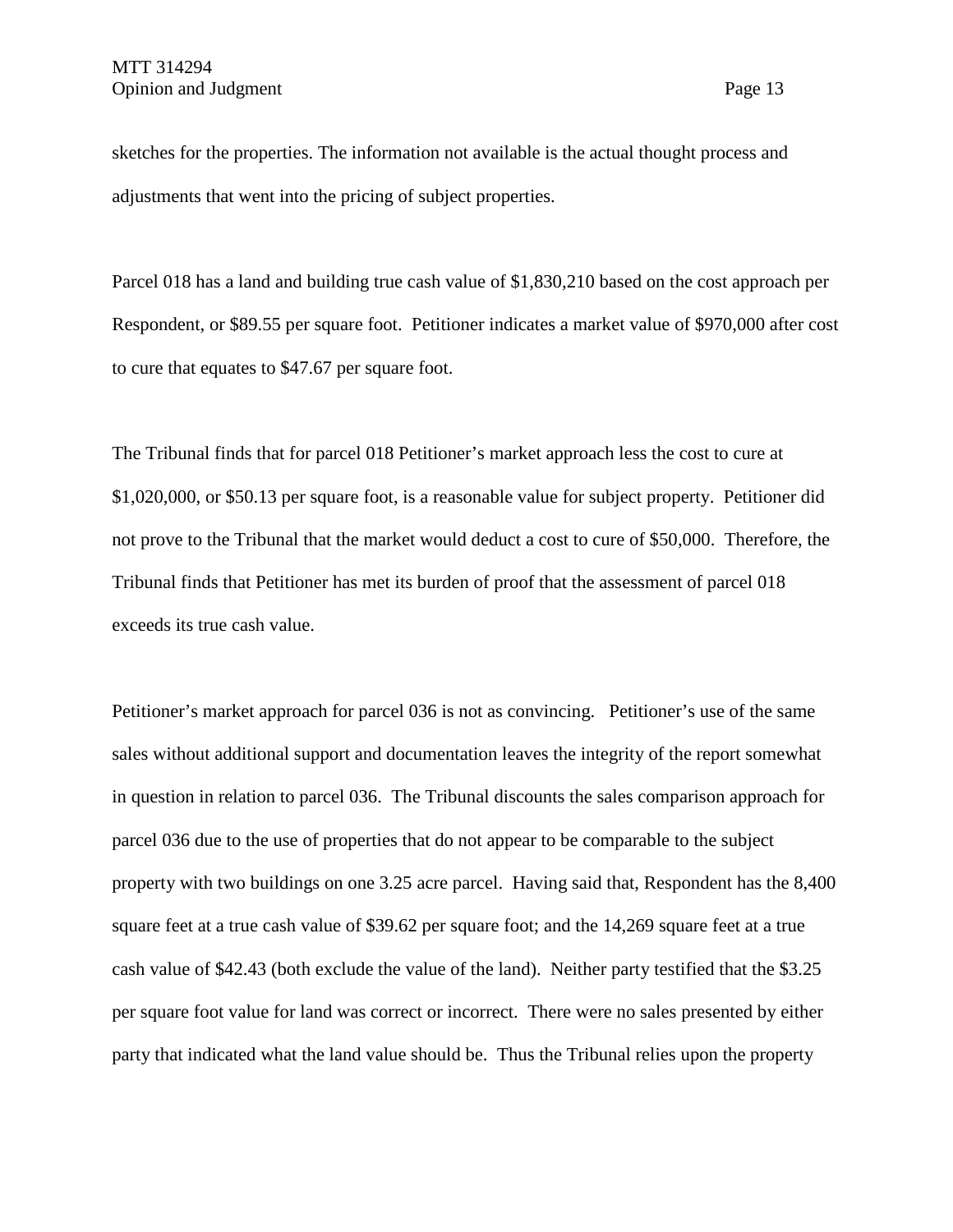record card at \$3.25 per square foot for the land. The Tribunal further finds that Respondent's true cash value of the buildings and land at \$1,830,210, or \$60.09 per square foot, is reasonable.

Based upon its examination of the evidence received at the hearing conducted in this matter, the Tribunal concludes the true cash value, state equalized value, assessed value and taxable value of the subject properties for the 2005 tax year are as follows:

| PARCEL NO.                | <b>TCV</b>  | <b>SEV</b> | TV        |
|---------------------------|-------------|------------|-----------|
| 015-009-030-126-036-00-00 | \$1,020,000 | \$510,000  | \$510,000 |
| 015-009-030-126-018-00-00 | \$1,362,386 | \$681,193  | \$511,541 |

### Conclusions of Law

Pursuant to Section 3 of Article IX of the State Constitution, the assessment of real property in Michigan must not exceed 50% of its true cash value. The Michigan Legislature has defined true cash value to mean the usual selling price at the place where the property to which the term is applied is at the time of the assessment, being the price which could be obtained for the property at private sale, and not forced or auction sale. See MCL 211.27(1). The Michigan Supreme Court in *CAF Investment Co v State Tax Commission*, 392 Mich 442, 450 (1974), has also held that true cash value is synonymous with fair market value.

In that regard, the Tribunal is charged in such cases with finding a property's true cash value to determine the property's lawful assessment. *Alhi Development Co v Orion Twp*, 110 Mich App 764, 767 (1981). The determination of the lawful assessment will, in turn, facilitate the calculation of the property's taxable value as provided by MCL 211.27a. The petitioner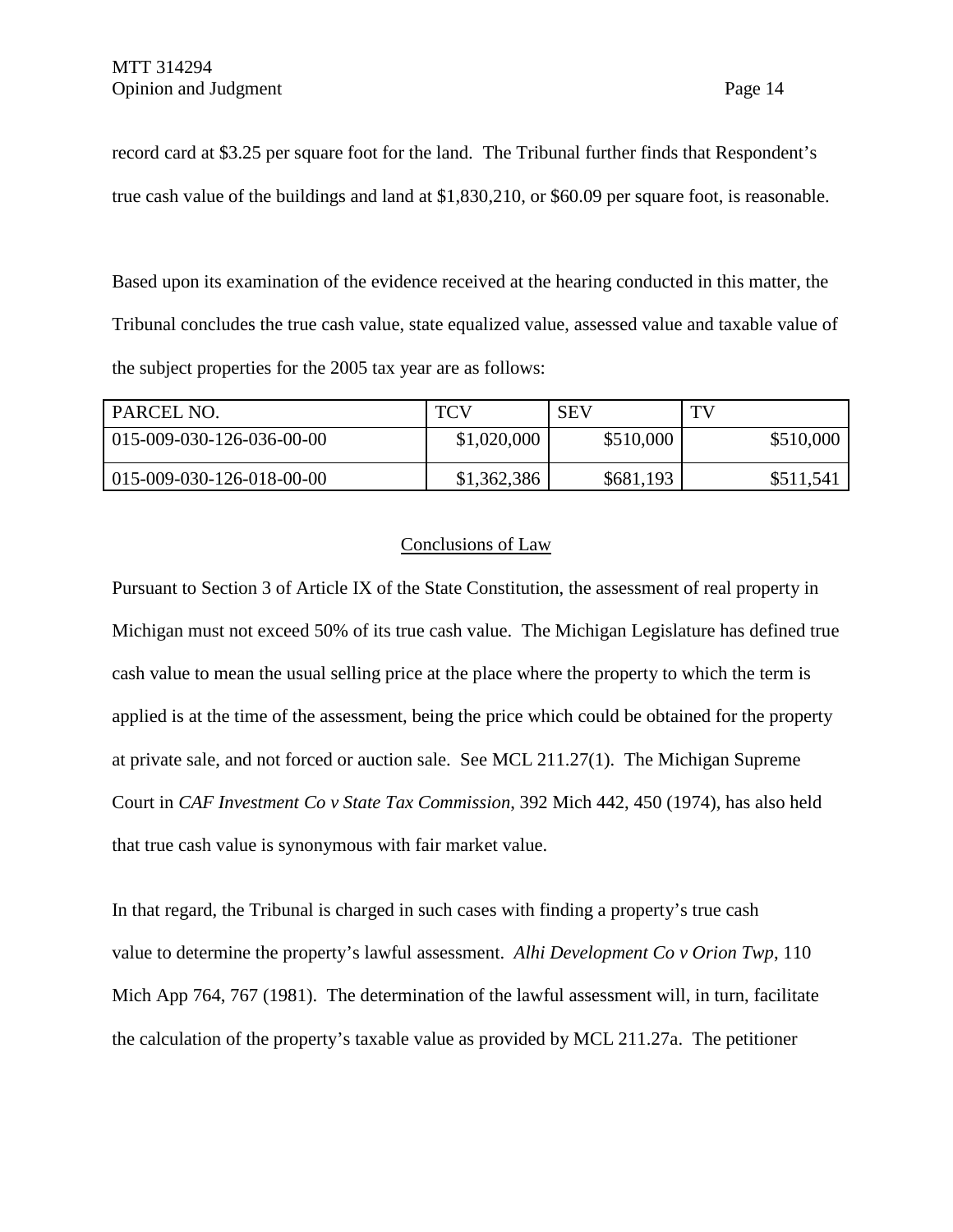does, however, have the burden of establishing the property's true cash value. See MCL 205.737(3) and *Kern v Pontiac Twp*, 93 Mich App 612 (1974).

Under MCL 205.737(1); the Tribunal must find a property's true cash value in determining a lawful property assessment. *Alhi Development Co v Orion Twp*, 110 Mich App 764, 767; 314 NW2nd 479 (1981). The Tribunal may not automatically adopt a respondent's assessment but must make its own findings of fact and arrive at a legally supportable true cash value. *Pinelake Housing Cooperative v Ann Arbor*, 159 Mich App 208,220; 406 NW2nd 832 (1987); *Consolidated Aluminum Corp v Richmond Twp*, 88 Mich App 229, 232-233; 276 NW2d 566 (1979). The Tribunal may accept one theory and reject the other, it may reject both theories, or it may utilize a combination of both in arriving at its determination. *Meadowlanes*, at 485-486; *Wolverine Tower Associates v City of Ann Arbor*, 96 Mich App 780; 293 NW2d 669 (1980). A similar position is stated in *Tatham v City of Birmingham*, 119 Mich App 583, 597; 326 NW2d 568 (1982): The Tax Tribunal is not required to accept the valuation figure advanced by the taxpayer, the valuation figure advanced by the assessing unit, or some figure in between these two. It may reject both the taxpayer's and assessing unit's approaches.

The three most common approaches to valuation are the capitalization of income approach, the sales comparison or market approach, and the cost-less-depreciation approach. *Meadowlanes Limited Dividend Housing Assn v City of Holland*, 437, 484-485; 473 NW2d 636 (1991); *Pantlind Hotel Co v State Tax Commission*, 3 Mich App 170; 141 NW2d 699 (1966); 380 Mich 390; 157 NW2d 293 (1968); *Antisdale v City of Galesburg*, 420 Mich 265, 276; 362 NW2d 632 (1984). The market approach is the only appraisal method that directly reflects the balance of supply and demand for property in the marketplace trading. *Antisdale* at 276, n 1. The Tribunal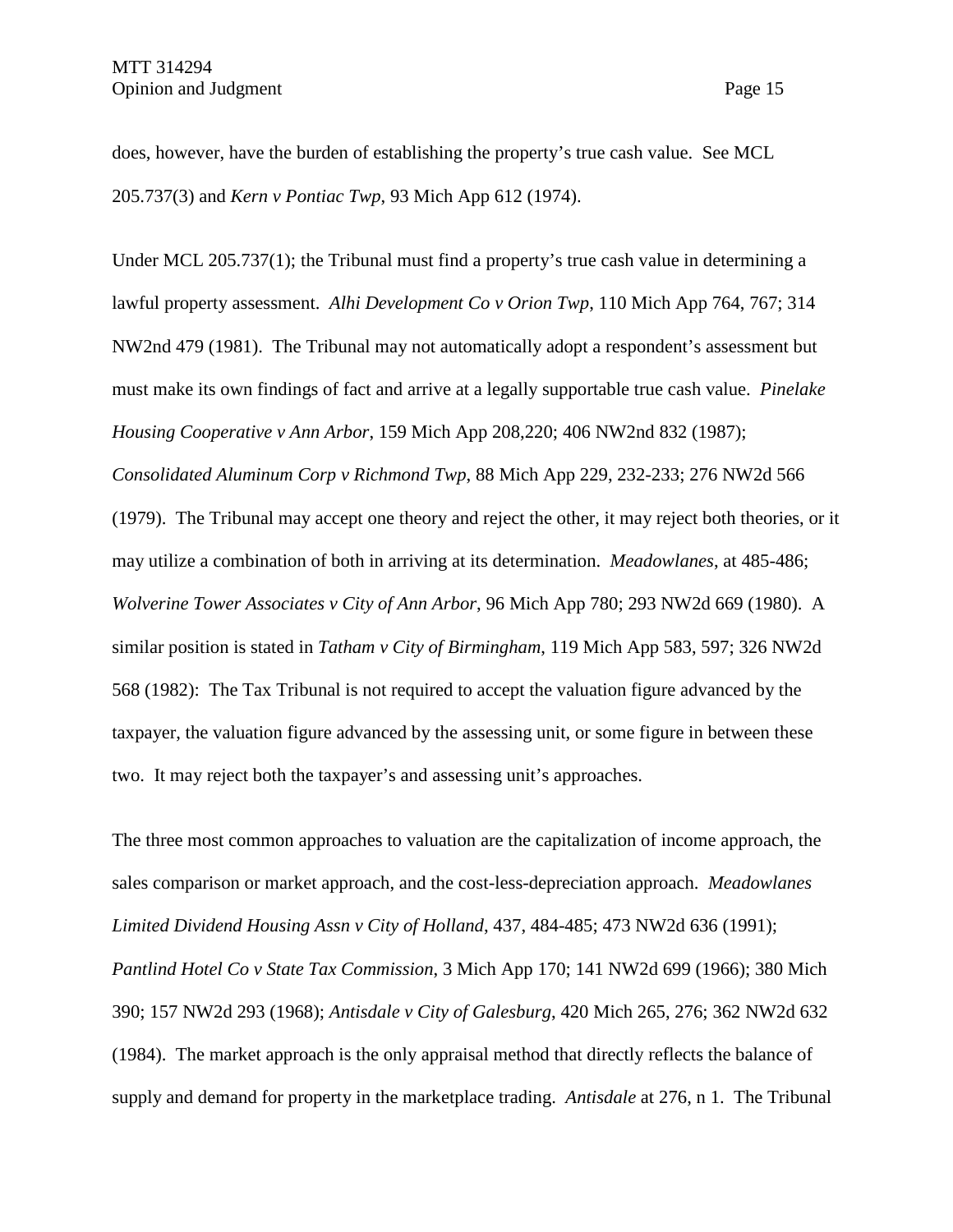is under a duty to apply its own expertise to the facts of the case to determine the appropriate method of arriving at the true cash value of the property, utilizing an approach that provides the most accurate valuation under the circumstances. *Antisdale*, at 277.

### **JUDGMENT**

IT IS ORDERED that the properties' state equalized, assessed and taxable values for the subject property shall be those set forth in the "Conclusions of Law" portion of this Opinion and Judgment.

IT IS FURTHER ORDERED that the officer charged with maintaining the assessment rolls for the tax years at issue shall correct or cause the assessment rolls to be corrected to reflect the assessed and taxable values in the amounts as finally shown in the "Final Values" section of this Opinion and Judgment, subject to the processes of equalization, within 20 days of the entry of this Order. To the extent that the final level of assessment for a given year has not yet been determined and published, the assessment rolls shall be corrected once the final level is published or becomes known.

IT IS FURTHER ORDERED that the officer charged with collecting or refunding the affected taxes shall collect taxes and any applicable interest or issue a refund as required by this Final Opinion and Judgment within 90 days of the entry of this Final Opinion and Judgment. If a refund is warranted, it shall include a proportionate share of any property tax administration fees paid and of penalty and interest paid on delinquent taxes. The refund shall also separately indicate the amount of the taxes, fees, penalties, and interest being refunded. A sum determined by the Tribunal to have been unlawfully paid shall bear interest from the date of payment to the